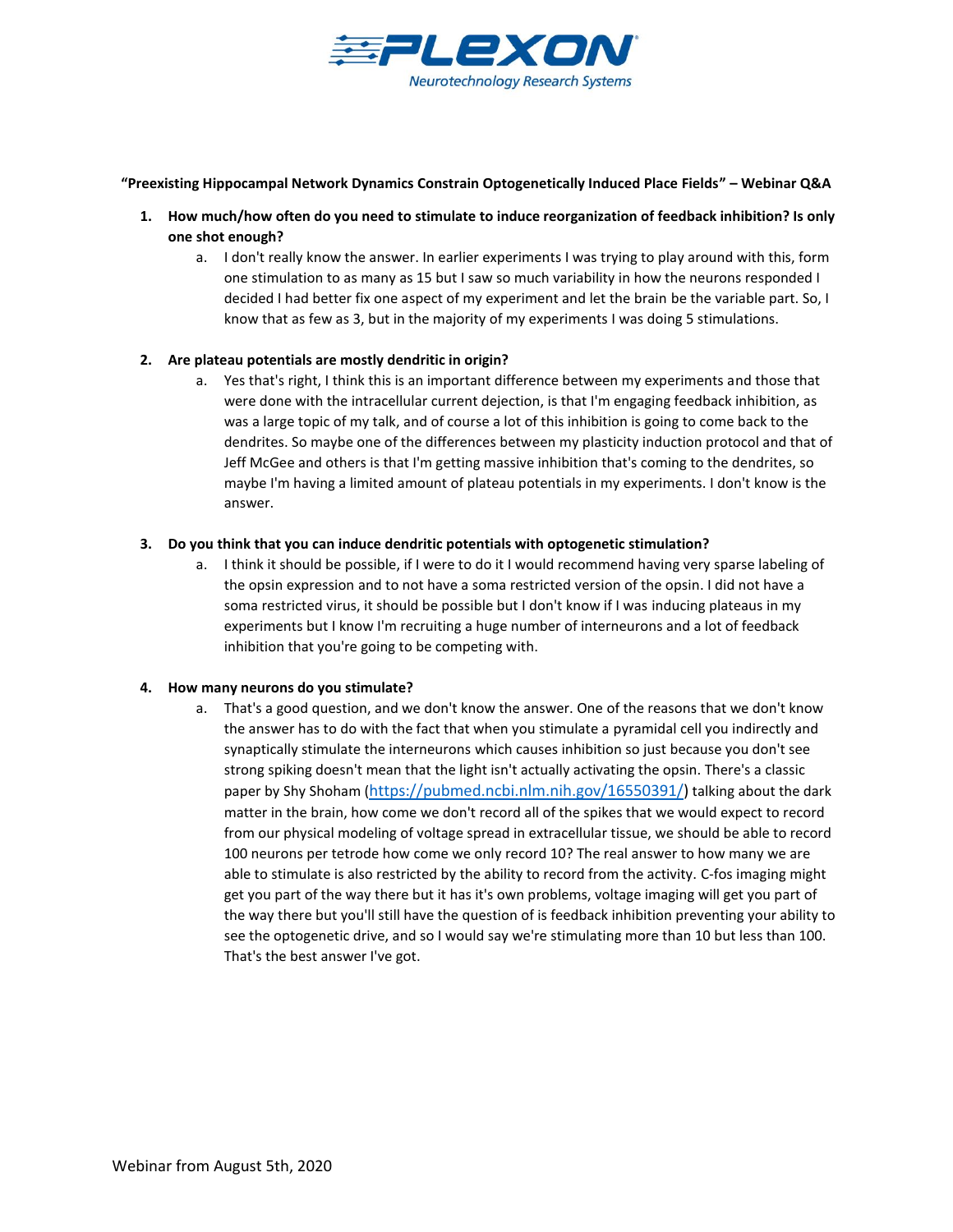

- **5. Are you planning to use the new, low artifact uLED probes, which supposedly have stimulation artifact less than 50 microvolts peak to peak in your upcoming research on epilepsy? How might this help seizure forecasting/emulation, specifically?**
	- a. Yeah this is a great question and I was just talking to some of the team at Plexon about this, so these devices will hopefully be commercially available soon and I can see this being extremely valuable because you can stimulate and record at the same time, which you can't do or maybe you can but it's very technologically difficult to do with electrical stimulation. So yes I can see some value in this, I think that future probe designs that have a larger anatomical spread of where the lights are would be particularly helpful, because here we're stimulating at a rather small volume in the brain.
- **6. Do you think that stimulation during SharpWaveRipples strengthens the underlying Excitatory Inhibitory connections in a similar way? Would you think this would be why interrupting SWRs leads to less place cell stability?**
	- a. Sure, I love that hypothesis I don't know if people have done the experiment where you stimulate during the ripple and show subsequent plasticity of the place fields, maybe that's in Antonio Fernandez-Ruiz paper

([https://science.sciencemag.org/content/364/6445/1082.editor-summary\)](https://science.sciencemag.org/content/364/6445/1082.editor-summary) I don't remember. for sure there is changes in plasticity with ripple silencing, and I love this hypothesis that when you silence you're disrupting the normal kind of coupling that you'd expect during ripple, and it's important for place cells plasticity. I should say, that one of the cells that's most reliably active in the ripple is the interneuron, so if you want to have an important fire together wire together model then activity between the pyramidal cells and the interneurons during the ripples is a prime moment to have that kind of plasticity

## **7. You think that is possible to stimulate LFP as well?**

a. When I stimulate if you enough power you can induce an artificial high frequency oscillation that you can see in the LFP and I deliberately tried to titrate my stimulation so that when the animal was in the home cage I just barely got to high frequency oscillation, when the animal is running and in a theta state you can see that the overall inhibitory tone is higher, and so an equivalent amount of stimulation never induces that kind of oscillation. I think that is known from several lines of work that the threshold to spike is higher during the theta than non-theta state. If the question is whether you can induce changes in the LFP with these microLEDs stimulation the answer is yes, there are publications from Eran Stark

([https://www.sciencedirect.com/science/article/pii/S0896627315009265\)](https://www.sciencedirect.com/science/article/pii/S0896627315009265) specifically studying that.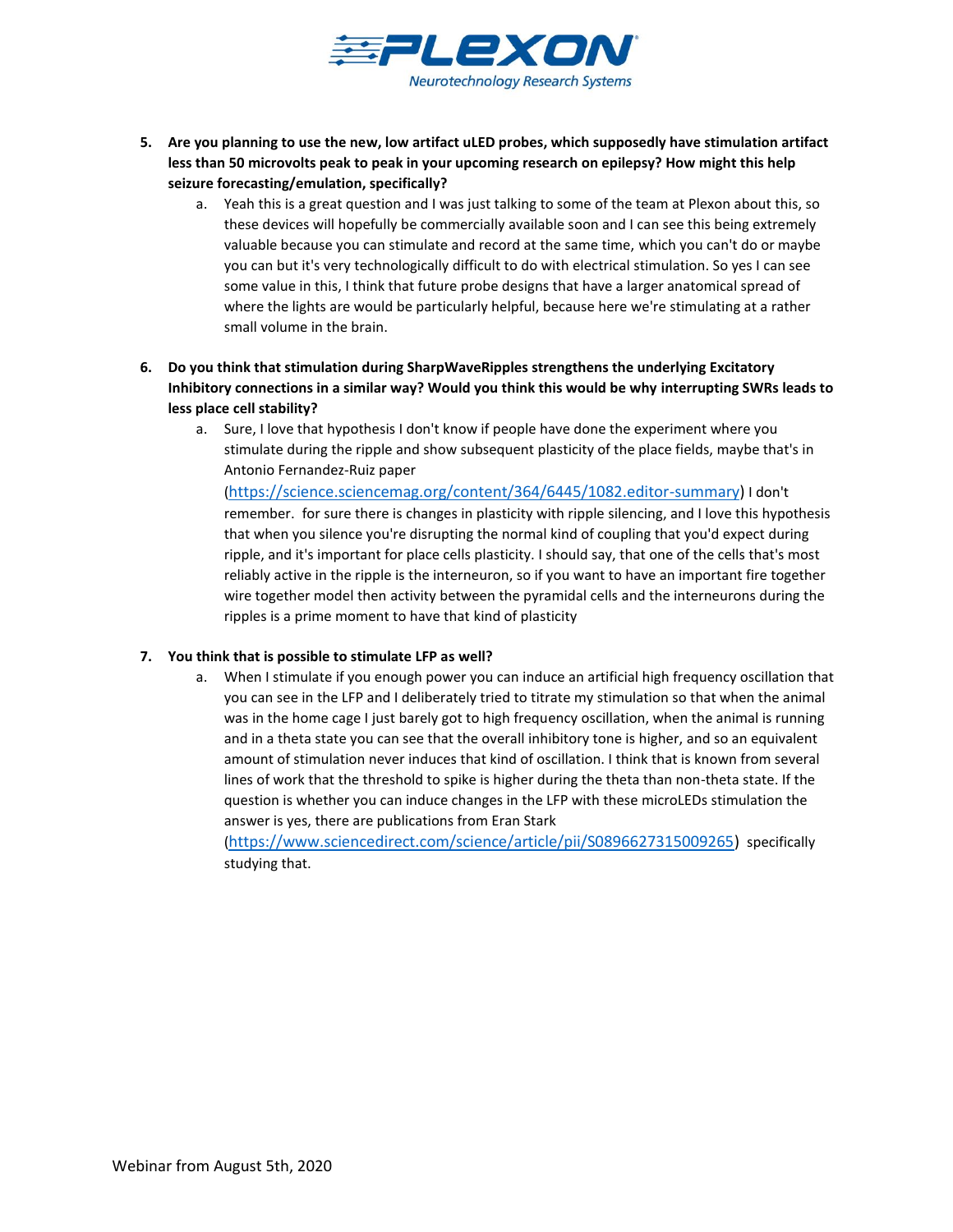

- **8. What do you think is the source of the fluctuations in neuron-pair coupling (independent of stimulation)?**
	- a. I think that one of the cases could be that you're getting inhibitory modulation of the presynaptic terminal, one of the cases could be that you're getting changes in the coupling from the spine to the dendrite, one of the cases could be changes from the dendrites to the soma. I think that all of these could be modulated by the activity that's ongoing in the local network and I think that all of these could be modulated by different neuromodulators, for instance acetylcholine. Certainly, one of the big factors that is changing which synapses need to be high and low is asleep/awake. There could be a number of neuromodulatory effects, I should say that the synapses that are rising and falling together you could have one postsynaptic cell with one synapse that goes high and one that goes low and the same with presynaptic cells, so it does look like the synapses can operate differently than the soma itself.

#### **9. How uLEDs are driven? Do you use a function generator or a current source? What is the best choice?**

a. I was having this conversation with some of the people over at Plexon and I've had this conversation with Misi and Euisik a number of times. I've always driven in voltage mode, I used a CED voltage generator and what I do is I keep my voltage set to just below the forward driving voltage of the LED and if you give non square pulses and you're just below the driving voltage then you can minimize the artifact. The new generation of these microLEDs should have very very small artifacts and there I would strongly recommend going in current mode for the reasons that Misi described in his talk, the linear relationship with the amount of current you give and the amount of light output, let the brain handle the non-linearities rather than your experimental prep.

## **10. How reliably can you drive a neuron from trial to trial?**

a. We can be lulled into the sense that we have the ultimate control with our experiments we turn on the light and the brain is going to obey exactly what we do but of course if you look to see what's the firing rate of a neuron that's being driven by the light and correlate that with the rate of the spontaneous events you see a very strong relationship, a strong correlation. Embedded in one of the plots that I showed previously is, pairs of cells that have a strong synaptic coupling between the pyramidal cell and the interneuron during the spontaneous case also are strong stimulated as well. So our stimulations are engaging natural circuits, so after the first several couple of milliseconds you have all of the different recurrent inhibition that's coming in, you're also stimulating, the effect of your stimulation in kind of dependent on what's going on in the brain at the time of stimulation. I think that everyone who has stimulated the brain can see for example these differences in threshold when the animal is moving vs when the animals is still. So you can see quite a lot of variability from trial to trial and that variability is not random, it's going to depend on what the animal was doing.

# **11. How long can you leave the implant in place with stable recordings / does the recording quality change over time?**

a. I have recorded successfully for over four months. I have seen that with repetitive, thousands or maybe ten thousand stimulations something can change with the microLED so that the subsequent stimulations seem to leak current and effect recording quality. I have also left the probe in place for months with stable recordings and in some cases done thousands of stimulations and the recording and stimulation looked OK.